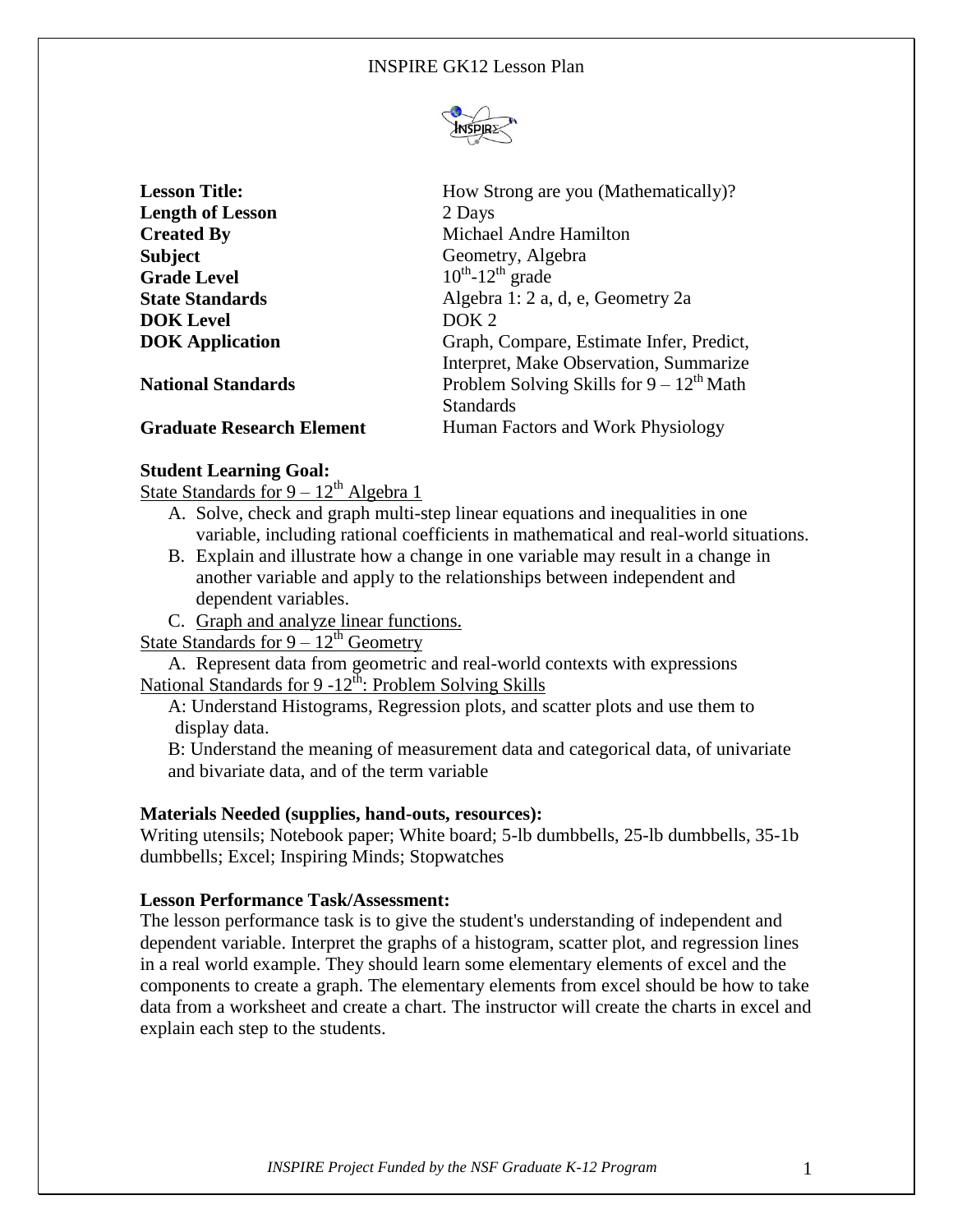

## **Lesson Relevance to Performance Task and Students:**

It will help the students understand how data is used to infer assumption about populations. The lesson will also teach the student how to take data and create charts and graph that are useful for data analysis.

## **Anticipatory Set/Capture Interest:**

In the class, students will perform lifting dumbbell tasks. The students will separate into the males and females group for the task. They will plot their individual points on a graph, the x-axis is their name and the y-axis is time (in seconds). On the x-axis, the student will write dumbbells levels and on the y-axis they will write time (in seconds). There will be 3 dumbbell levels (15-1b, 25-lb, and 35-lb) which they will hold in different positions until their muscle fatigue. The stopwatch will start when the student holds the position and stops when they can't hold the position. After gathering the data, the instructor will put the data in excel and show the students how to plot a regression line, histogram, scatter plot.

## **Guided Practice:**

## Day One:

Instructor will review how the muscle fatigues and how motor units are recruited. PowerPoint will be created showing the different positions for them to hold the dumbbells and how to record the data points. The first position with the 15-lb dumbbells the student will stand with their arms out-reached to their sides. The second experiment with the 25-lb dumbbell the stand with arms out-reached in front of them. The third position is with the 35-lb dumbbell pulled back in a row position. The instructor will get in front of the class and show an example of each position. Students will be placed into groups and the team leader will demonstrate the positions before starting the experiment.

## Day Two:

The instructor will input all the data points for the groups of students. After inputs are recorded, the instructor will show the student how to analyze the data and draw conclusions about the different populations.

## **Independent Practice:**

## Day One:

The student will perform the experiment task with the different dumbbells and each group will record the data point they gathered.

# Day Two:

The students will interact with the instructor during the data analyzed portion for the class. The instructor will ask the student what they think about the data presented and will make a conclusion of the regression data.